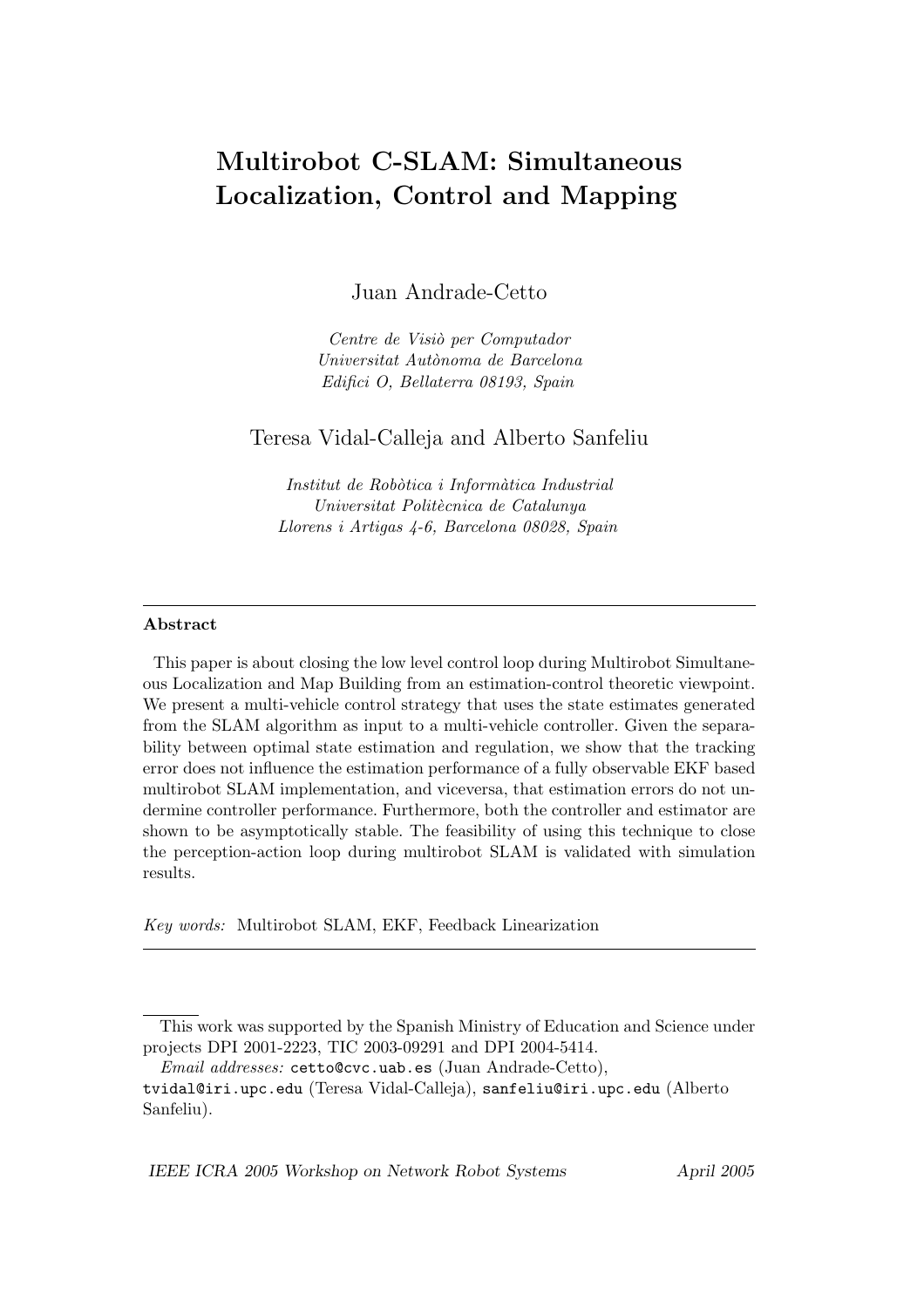#### 1 Introduction

This paper is about closing the control loop during Multirobot Simultaneous Localization and Map Building from an estimation-control theoretic viewpoint. Linear estimation theory has extensively being used for solving the SLAM problem [13,17], with the widely accepted use of the Extended Kalman Filter as the workhorse [8], as well as extensions to deal with nonlinearities, such as the Unscented Kalman Filter [3,10], or with the aid of nondeterministic particle filters [14]. Furthermore, the case of cooperative mapping and localization within the same estimation paradigm has also received significant attention recently [9,15,18,21].

The issue of combining control and estimation together during SLAM has in general been addressed with the idea of online trajectory generation. For example, by studying which vehicle maneuvers would most effectively reduce localization uncertainty [7,16], or what maneuvers would provide the greatest reward in terms of exploration gain [8]; by incorporating visual servoing techniques  $[6]$ , or by implementing a PD controller over an  $A^*$  searched trajectory [19].

We are not aware however, of any substantial contribution that guarantees that such planned trajectories will be followed accurately, in a systems theoretical sense, spite the duality between regulation and linear estimation. That is precisely the focus of this article: a unified approach to Multirobot Simultaneous Localization, Control and Mapping, from an estimation-control theoretic perspective, that would generate the necessary control commands to accurately follow a higher level planned trajectory, and that would guarantee that both the controller and the estimator are asymptotically stable. Given that observability is a requisite for stable SLAM [1,2,11], it is of uttermost importance to guarantee stability of the closed loop system as well. That is, not only during estimation, but also during vehicle control. The acronym C-SLAM has a twofold meaning: 'C' for closing the control loop, and 'See' for stressing that full observability is a requisite to stability of both state estimation and control as well.

More specifically, by using a nonlinear control technique called Feedback Linearization over the EKF state estimates, we are capable of accurately following any multirobot trajectory parameterized in time, while at the same time building an optimally estimated map. Such trajectory could be generated on line, for example, to reduce estimation error, or to maximize exploration gain. Furthermore, extending the Separability principle for the LQG regulator and the Kalman estimator to the feedback linearization scheme, we are able to decouple control error from estimation error, thus guaranteeing stability both for the controller as well as the estimator.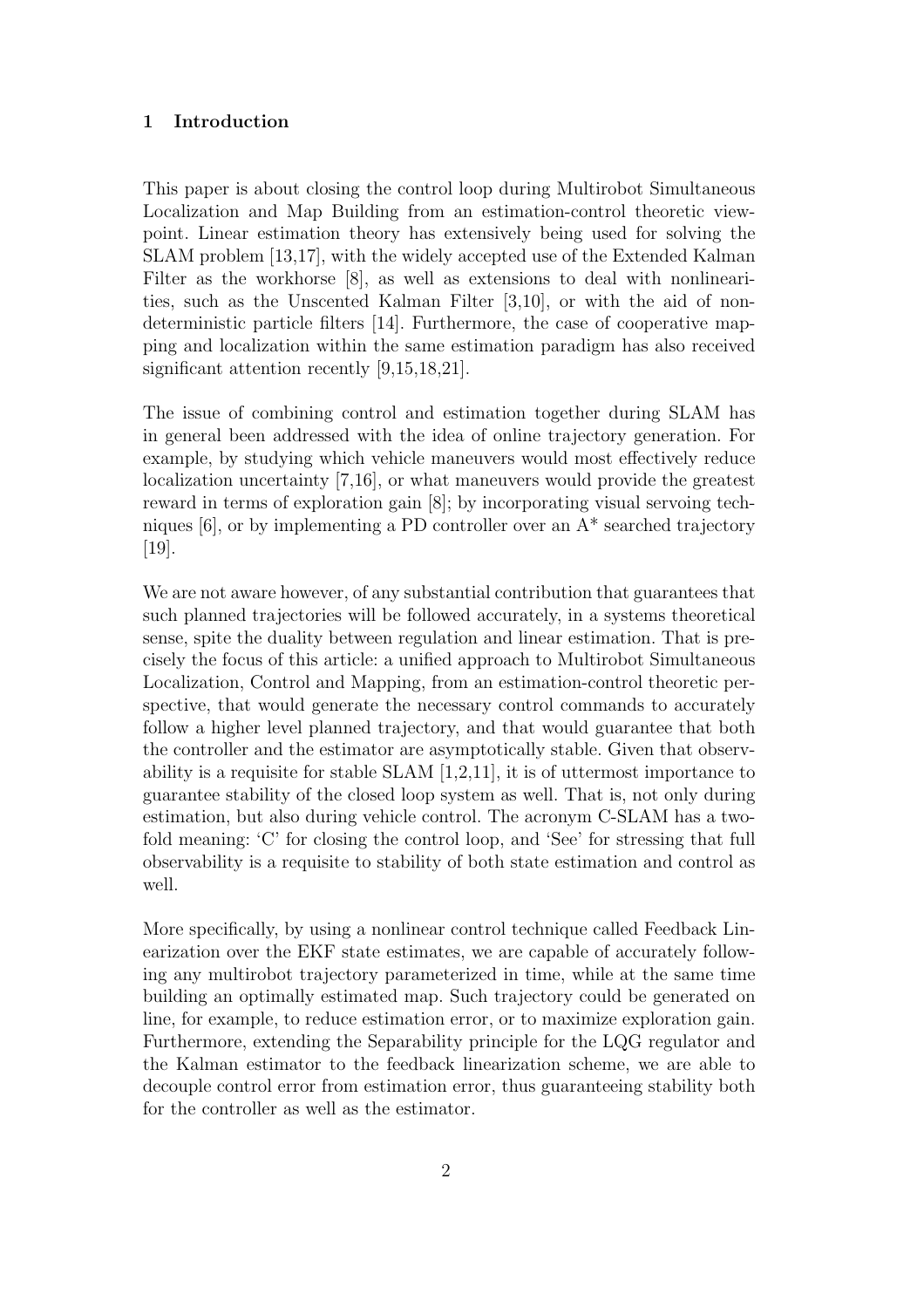The paper is divided as follows. In Section 2 we briefly review the multirobot Gaussian SLAM case, and extend the notation in Section 3 to present a time-parameterized multirobot trajectory following scheme using a feedback linearization law for the control of vehicle states. To show the feasibility of the approach Section 4 presents simulations with a pair of nonlinear vehicles over a realistic scenario. Conclusions are presented in Section 5.

## 2 The EKF for Multirobot SLAM

The motion of the robots and the map measurements are governed by the discrete time stochastic state transition model

$$
\mathbf{x}(k+1) = \mathbf{f}\left(\mathbf{x}(k), \mathbf{u}(k), \mathbf{v}(k)\right) \tag{1}
$$

$$
\mathbf{z}(k+1) = \mathbf{h}\left(\mathbf{x}(k+1)\right) + \mathbf{w}(k) \tag{2}
$$

The state  $\mathbf{x}(k) = [\mathbf{r}_1(k)^\top, \dots, \mathbf{r}_m(k)^\top, \mathbf{m}_1^\top, \dots, \mathbf{m}_n^\top]^\top$  contains the pose of the robots  $\mathbf{r}_1, \ldots, \mathbf{r}_m$  at time step k, and a vector of stationary map features  $\mathbf{m}_1,\ldots,\mathbf{m}_n$ . The input vector  $\mathbf{u}(k) = [\mathbf{u}_1(k)^{\top},\ldots,\mathbf{u}_m(k)^{\top}]^{\top}$  is a multi-vehicle control command,  $\mathbf{v}(k) = [\mathbf{v}_1(k)^\top, \dots, \mathbf{v}_m(k)^\top]^\top$  is the plant noise,  $\mathbf{w}(k) =$  $[\mathbf{w}_1(k)^\top, \ldots, \mathbf{w}_n(k)^\top]^\top$  is the sensor noise, and both are Gaussian random vectors with zero mean and block diagonal covariance matrices Q and R, respectively. An optimal estimate of (1), in a least squares sense, is given by the expression

$$
\hat{\mathbf{x}}(k+1) = \mathbf{f}(\hat{\mathbf{x}}(k), \mathbf{u}(k), \mathbf{0}) + \mathbf{K}(\mathbf{z}(k+1) - \mathbf{h}(\mathbf{f}(\hat{\mathbf{x}}(k), \mathbf{u}(k), \mathbf{0})))
$$
(3)

with covariance

$$
\mathbf{P}(k+1) = \mathbf{F} \mathbf{P}(k) \mathbf{F}^{\mathsf{T}} + \mathbf{G} \mathbf{Q} \mathbf{G}^{\mathsf{T}} - \mathbf{K} [\mathbf{H} [\mathbf{F} \mathbf{P}(k) \mathbf{F}^{\mathsf{T}} + \mathbf{G} \mathbf{Q} \mathbf{G}^{\mathsf{T}}] \mathbf{H}^{\mathsf{T}} + \mathbf{R} ] \mathbf{K}^{\mathsf{T}} \quad (4)
$$

The Jacobians F and G represent first order linearizations of the multi-vehicle model with respect to the state and the plant noise. Similarly, the Jacobian H contains first order linearizations of the measurement model with respect to the entire state. The details on how to compute the Kalman gain  $\bf{K}$  can be found, for example, in [4]. The use of the Extended Kalman Filter for solving SLAM has a long history within the robotics community. Unfortunately, the strong assumption of unimodal Gaussian noise produces an estimation that ends up accumulating consistent errors and the effects of nonlinearities; preventing the approach from being able to map very large areas without the need for additional heuristics, such as nonlinear state estimation, or by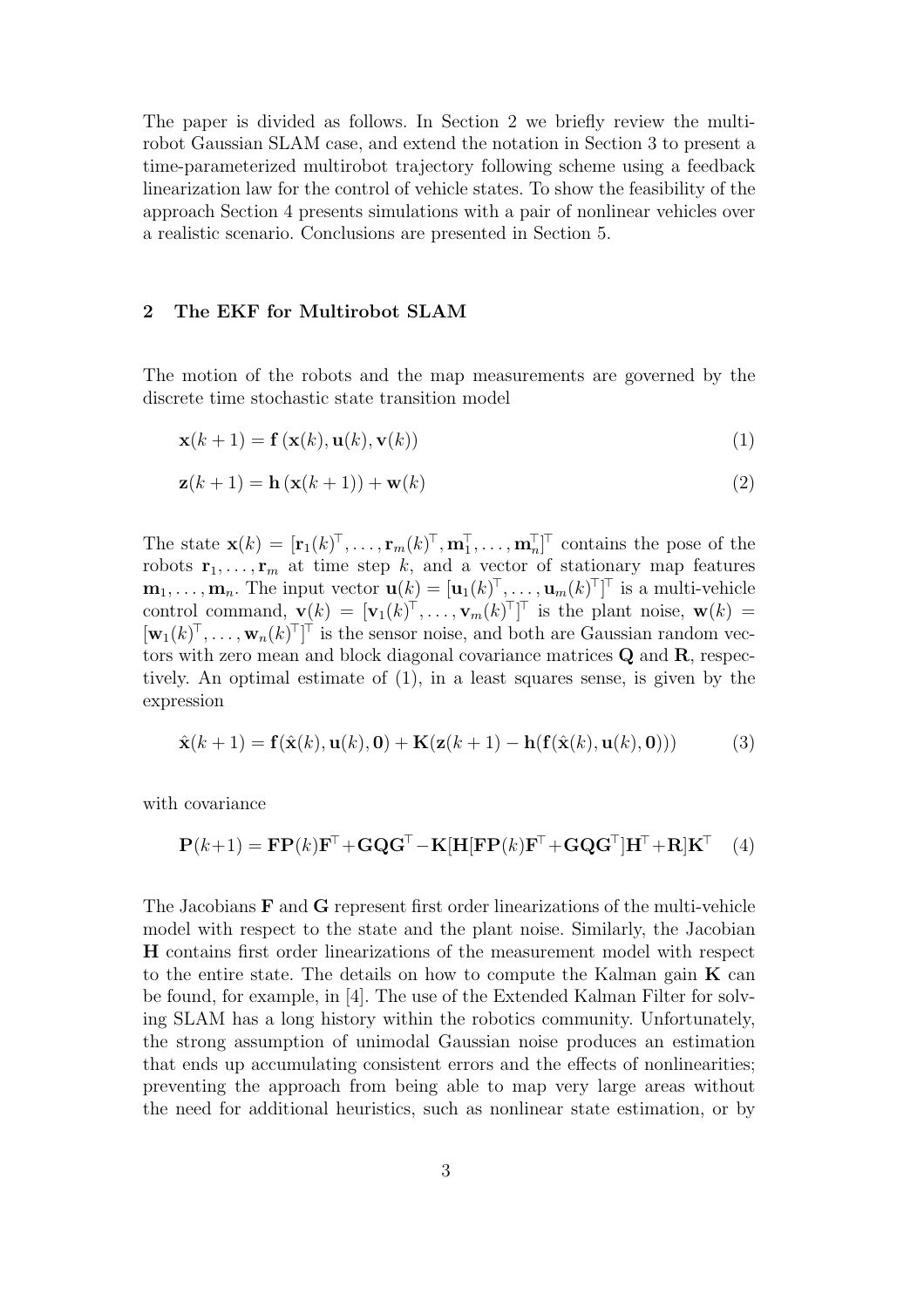merging multiple local submaps. The technique nevertheless is still widely accepted, given its simplicity, and the ability to prove stability of the filter [20], and convergence of the state covariance in the Riccati equation (4) [8,12].

### 3 Feedback Linearization

In this Section, we design a controller using feedback linearization for multirobot trajectory tracking. The feedback linearization approach is commonly used to control nonlinear systems by algebraically transforming the system dynamics into a linear one, so that linear control techniques can be applied. It differs from conventional (Jacobian) linearization in that linearization is achieved by exact state transformations and feedback, rather than by linear approximations of the dynamics.

To apply feedback linearization to the multirobot position part of the state, the system dynamics (1) must be described in controllability canonical form. That is, linear with respect to the input  $\mathbf{u}(k)$ .

$$
\mathbf{y}(k+1) = \mathbf{y}(k) + \mathbf{B}(\mathbf{u}(k) + \mathbf{v}(k))
$$
\n(5)

with  $\mathbf{y}(k) = [x_1(k), y_1(k), \dots, x_m(k), y_m(k)]^\top$  only the multi-vehicle location part of the state vector.

The nonlinear matrix  $\bf{B}$  is a function of the multirobot part of the state (see Appendix A). Feedback linearization of the entire multirobot subset of the state vector, that is, including the orientation states, is not possible because in that case, B would be not invertible, and the resulting pseudo-inverse turns out to be rank-deficient (see [5]).

By choosing a control input of the form

$$
\mathbf{u}(k) = \mathbf{B}^{-1}(\mathbf{u}'(k) - \mathbf{y}(k))
$$
\n(6)

we can cancel the nonlinearities in that subset of the state,  $y(k)$ , obtaining a single input-state linear relation

$$
\mathbf{y}(k+1) = \mathbf{u}'(k) + \mathbf{B}\mathbf{v}(k)
$$
\n(7)

The term  $\mathbf{u}'(k)$  in (7) is a new input to be determined, that can be chosen using traditional linear control techniques. In this case, we have opted for a control law to track a higher level planned multi-robot trajectory parameter-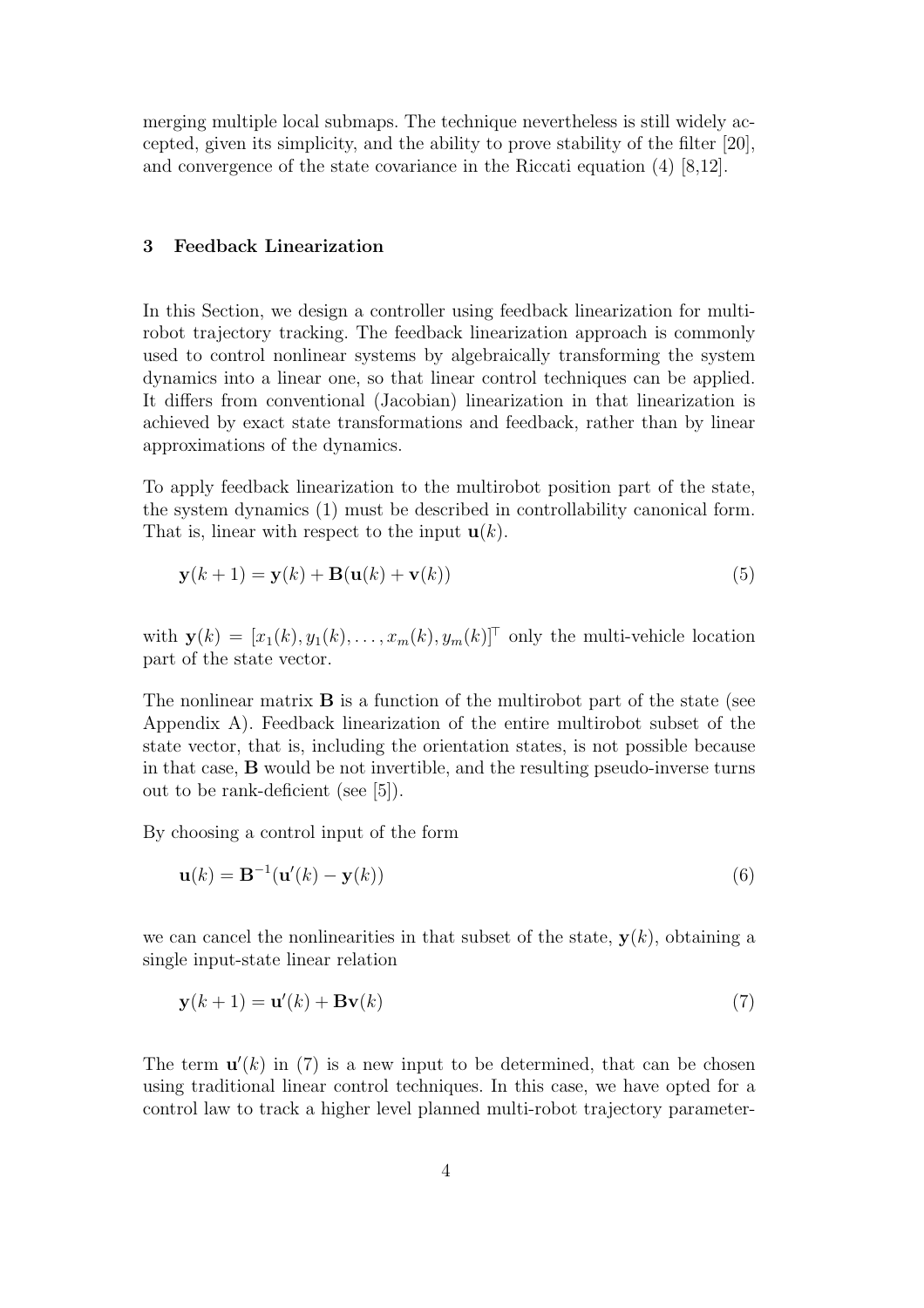ized in time  $y^*(k)$ , guaranteeing at the same time exponential vehicle location dynamics. That is, by defining the trajectory tracking error as

$$
\mathbf{e}(k) = \mathbf{y}(k) - \mathbf{y}^*(k) \tag{8}
$$

the desired error control dynamics is designed such that

$$
\mathbf{e}(k+1) + \mathbf{Q}_1 \mathbf{e}(k) = \mathbf{0} \tag{9}
$$

where  $\mathbf{Q}_1$  is constant and positive definite, and as will be seen later, with  $\lambda$ 's in det( $\lambda$ **I** + **Q**<sub>1</sub>) = 0 within the unitary circle.

Solving for  $y(k + 1)$  in (9), substituting in (7), and assuming that the expectations for the estimation error  $E[\tilde{\mathbf{y}}(k)] = \mathbf{0}$ , and the plant noise  $E[\mathbf{v}(k)] = \mathbf{0}$ hold, we get the control law

$$
\mathbf{u}(k) = \mathbf{B}^{-1}(\mathbf{y}^*(k+1) - \mathbf{Q}_1\mathbf{y}^*(k) - (\mathbf{Q}_1 + \mathbf{I})\hat{\mathbf{y}}(k))
$$
(10)

The control law  $\mathbf{u}(k)$  is written as a function of available data. That is, it is a function of the time parameterized multi-vehicle trajectories  $\mathbf{y}^*(k)$ , and of the current multi-vehicle state estimates  $\hat{\mathbf{y}}(k)$ .

Notice that in order to have zero mean estimation error of the vehicle states, SLAM must be fully observable [1]. Filter stability turns out to be a prerequisite for this or any other low level control strategy to be asymptotically stable as well. The intuition is straightforward, to accurately control a troupe of vehicles through a predefined trajectory, one must have means to accurately measure their location at all times.

So the control law (10), will stabilize the system about the time parameterized trajectory  $\mathbf{y}^*(k)$ .

In order to validate our feedback control scheme, we write the closed loop equations for the multi-vehicle state and multi-vehicle state estimate error, using the fact that  $y(k) = \hat{y}(k) + \tilde{y}(k)$ .

$$
\mathbf{y}(k+1) = -\mathbf{Q}_1 \mathbf{y}(k) + (\mathbf{I} + \mathbf{Q}_1) \tilde{\mathbf{y}}(k) + \mathbf{B} \mathbf{v}(k) + \mathbf{y}^*(k+1) + \mathbf{Q}_1 \mathbf{y}^*(k)(11)
$$

$$
\tilde{\mathbf{x}}(k+1) = (\mathbf{F} - \mathbf{K} \mathbf{H} \mathbf{F}) \tilde{\mathbf{x}}(k) + (\mathbf{G} - \mathbf{K} \mathbf{H} \mathbf{G}) \mathbf{v}(k) - \mathbf{K} \mathbf{w}(k)
$$
(12)

The separation of the problem in two parts, the optimal state estimation, and the controller, gives a Kalman filter independent of the matrix  $Q_1$ , which specifies the control strategy. In the same way that the controller does not depend on the statistics  $P$ ,  $Q$ , and  $R$  of the random noises.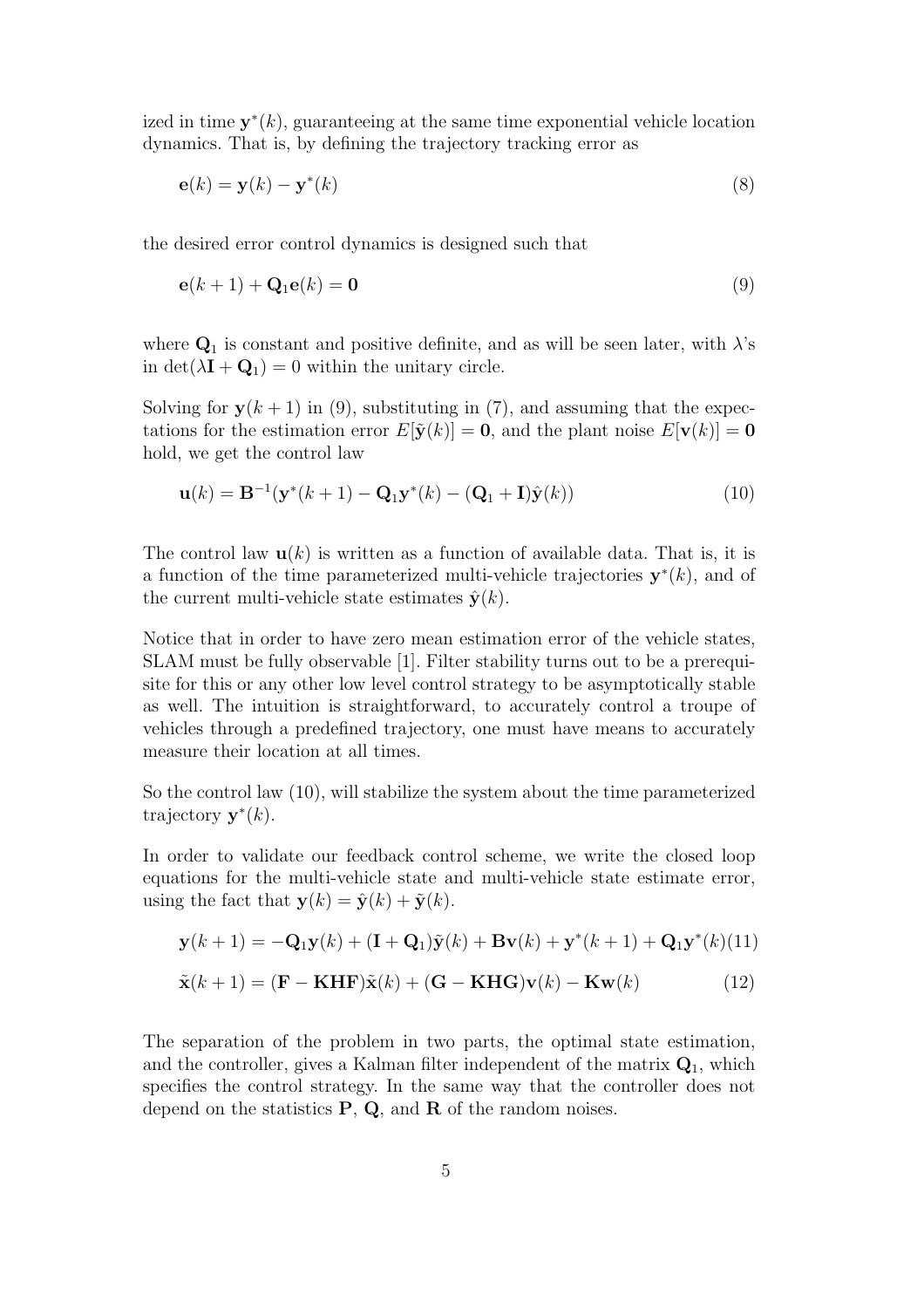The eigenvalues of the closed-loop system are given by those of the linearizedfeedback dynamics  $-Q_1$ , together with those of the state estimator dynamics **. Only when both matrices are stable, so is the closed-loop. We** have designed  $\mathbf{Q}_1$  for a stable controller, and for a fully observable estimation problem, it is straightforward to verify  $\mathbf{F} - \mathbf{K} \mathbf{H} \mathbf{F}$  always stable [4,20].

As mentioned before, given the kinematics constraint of the vehicle model used, the entire vehicle pose including orientation cannot be stabilized, and we have decided to let  $y(k) = [x(k), y(k)]^T$  be the Cartesian coordinates of the vehicle location only, at the expense of optimally controlling the vehicle orientation. Our experiments show however, that by controlling the vehicle position only, and letting the vehicle orientation be a free variable, after an initial transient interval, the predefined time parameterized trajectories can still be accurately followed with a troupe of vehicles.

#### 4 Simulations

In order to show the feasibility of using Feedback Linearization during multirobot SLAM, we simulated an environment with 16 landmarks over a  $600m^2$ area. The vehicle model used in the simulations corresponds to the all-terrain planar vehicle from Figure 1, and is given in Appendix A. Note that the pose of the robot, and hence, the control point is located apart from the vehicle axis of rotation in order to avoid singularities in the computation of the Jacobians. The vehicle state and control point is chosen at the origin of a laser range scanner placed on the front of the vehicle, thus simplifying the measurement model.

Figure 2 presents an simulation for a pair of robots simultaneously tracking two time parameterized circular paths, while performing SLAM. The objective is to track the desired path as accurately as possible. The desired trajectory should come from a higher-level planning strategy. But since that is not the scope of this paper, but to guarantee concurrent tracking and estimation stabilities, simple circular paths are chosen instead.

Figure 3 shows plots for the vehicle state estimates, the state estimation error, and the history of control commands. Note in the last plot, that when the motion is initiated, the control law chooses a saturated translational velocity to reach the circular path, stabilizing then around  $0.6 \text{ m/sec}$ . Disregarding the uncontrollability of the angular orientation produces a drastic fluctuation of the angular velocity signal during this initial transient interval, then stabilizing to the desired angular velocity, set at 5 deg/sec.

Finally, Figure 4 shows the asymptotic landmark state estimate trace covari-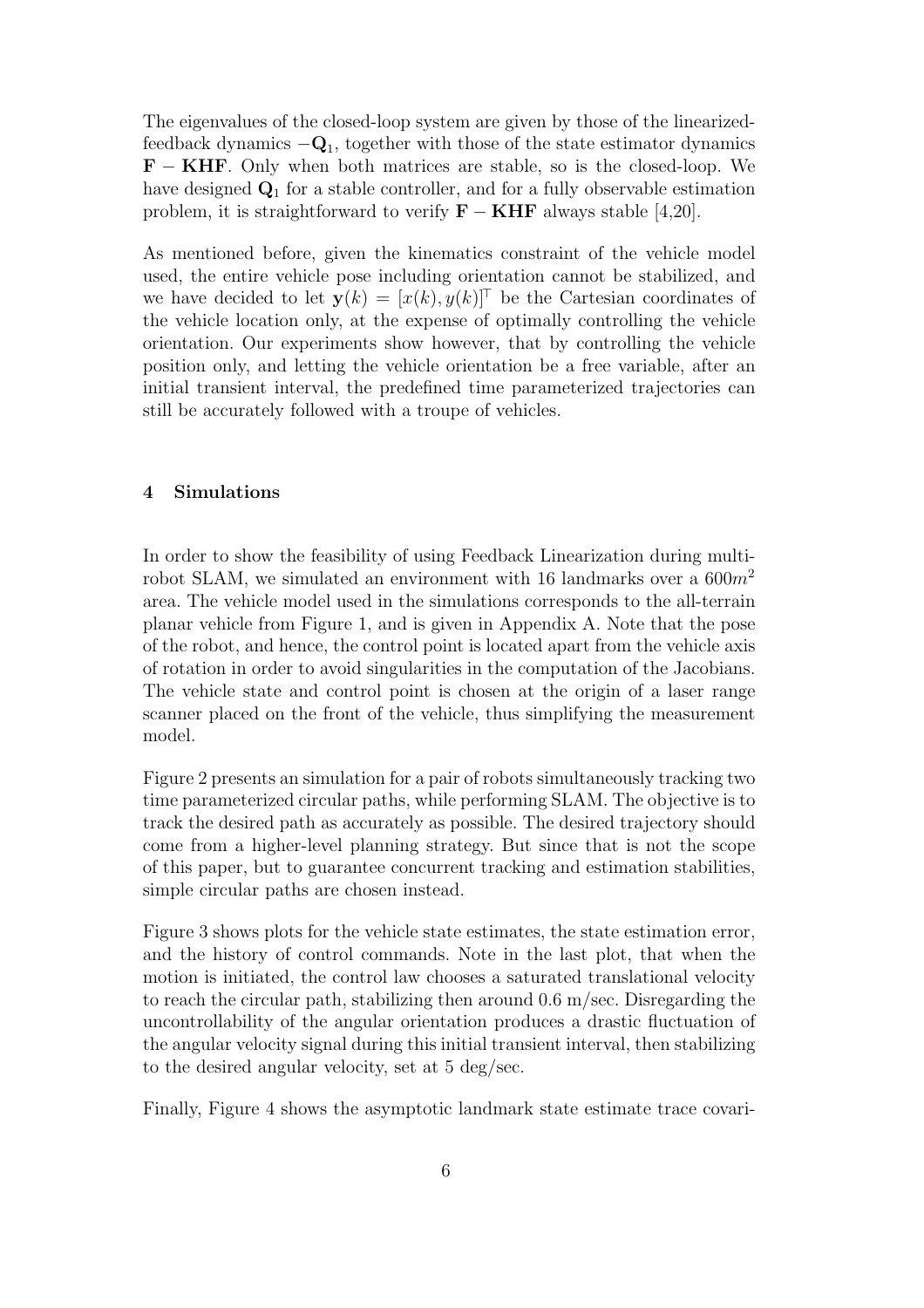

Fig. 1. The model for this nonlinear vehicle is used in the simulations, and is given in Appendix A. The Cartesian coordinates of the control point  $(x, y)$  are located on the projection center of the laser range scanner, and were porpousedly chosen not coincident with the vehicel axle center.



Fig. 2. Simultaneous Multirobot Localization, Control, and Mapping

ances. The plot will look familiar to any experienced SLAM researcher, and specifically shows the decrease in all landmark localization uncertainties as the algorithm proceeds, showing asymptotic convergence of the estimation part of the problem.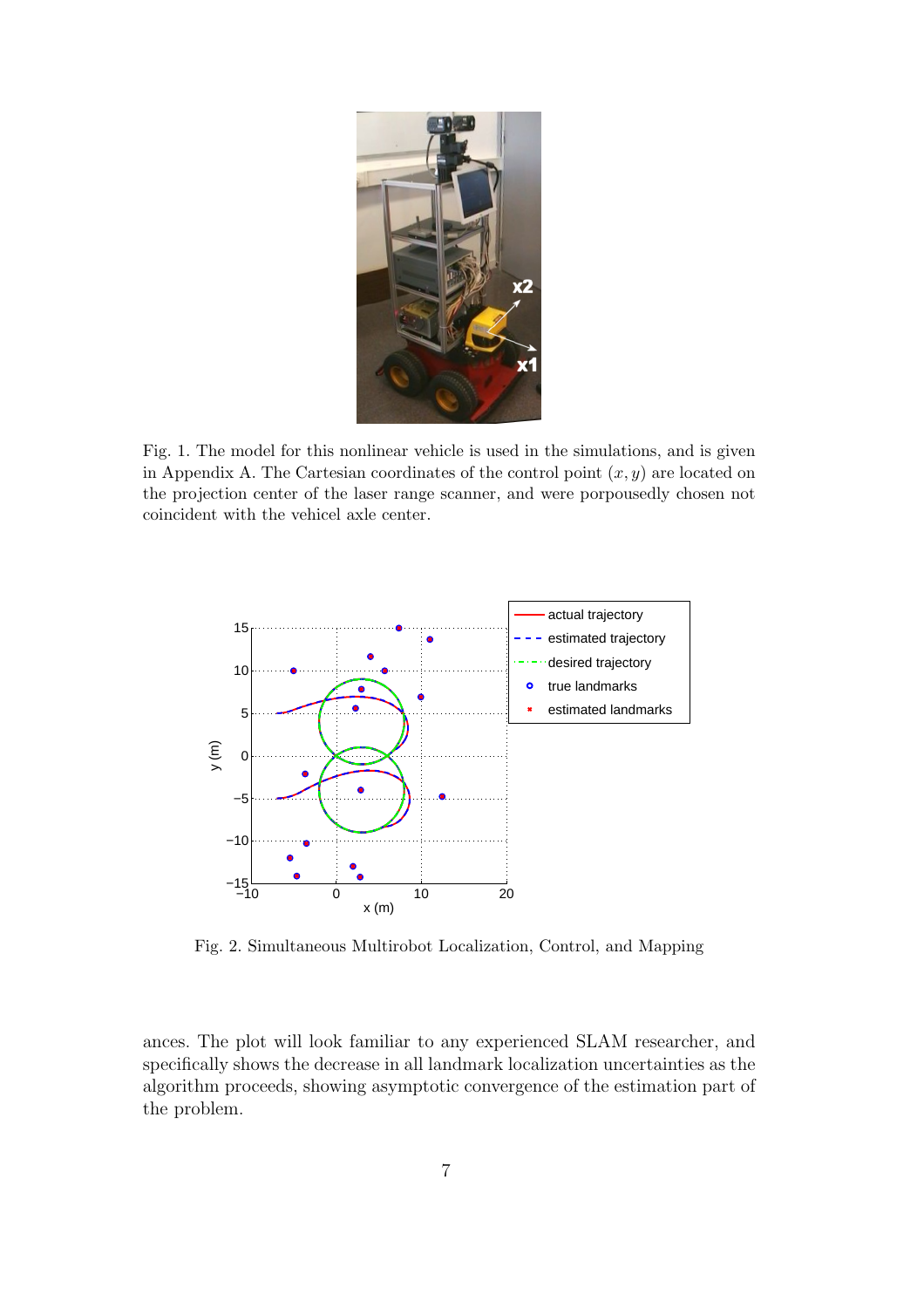

(e) Robot 1 control command (f) Robot 2 control command

Fig. 3. State Estimation and Control using Feedback Linearization.

## 5 Conclusions

Given the separability between optimal state estimation and regulation, we have been able to present a multi-vehicle low-level control strategy that does not affect the estimation performance of a fully observable EKF based multirobot SLAM: a feedback linearization control strategy that is guaranteed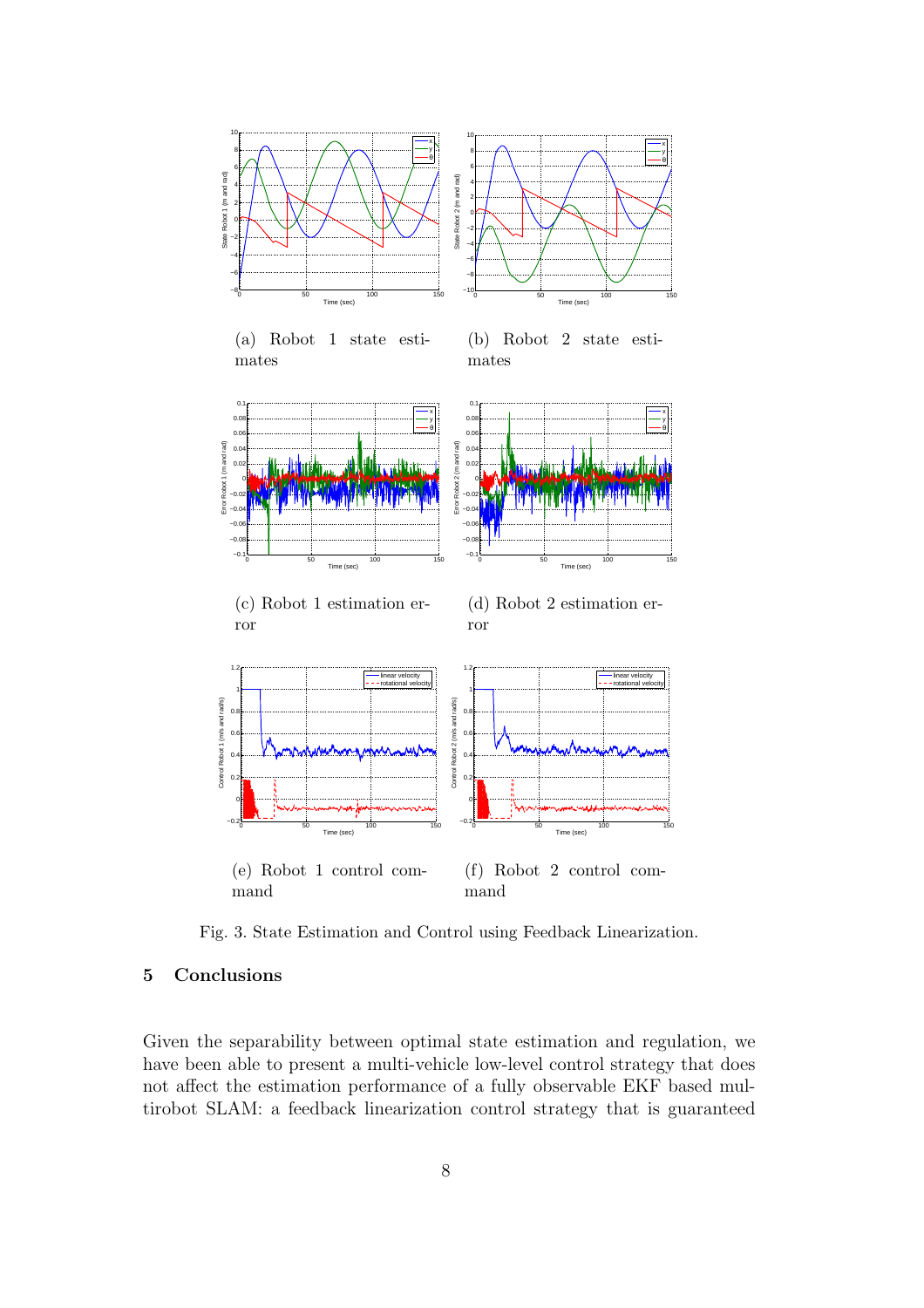

Fig. 4. Landmark trace covariances.

asymptotically stable for close tracking of any time-parameterized high-level computed trajectory. The feasibility of using the approach was validated with simulation results. In order to avoid the initial transient performance of the forward linearization control strategy, the effects of the kinematics constraints on the chosen vehicle model will be further investigated.

The beauty of this paper is precisely in that it points out the dependence on fully observable SLAM in order to be able to use the SLAM estimates as input to any type of controller. Then, both estimation and control can be decoupled and standard techniques such as the ones used here, Kalman filtering for estimation, and feedback linearization for control, are plausible for closing the perception-action-loop in multirobot SLAM.

## A Nonlinear Vehicle and Measurement Models

The vehicle used in our simulations is a Pioneer robotics platform, controlled by a velocity v and a steering velocity  $\omega$ . The process model used to predict the trajectory of the center of projection of the laser range scanner is given by

$$
\begin{bmatrix} x(k+1) \\ y(k+1) \\ \theta(k+1) \end{bmatrix} = \begin{bmatrix} x(k) \\ y(k) \\ \theta(k) \end{bmatrix} + \tau \begin{bmatrix} \cos \theta(k) - l \sin \theta(k) \\ \sin \theta(k) & l \cos \theta(k) \end{bmatrix} \begin{bmatrix} v(k) + v_v(k) \\ \omega(k) + v_\omega(k) \end{bmatrix} (A.1)
$$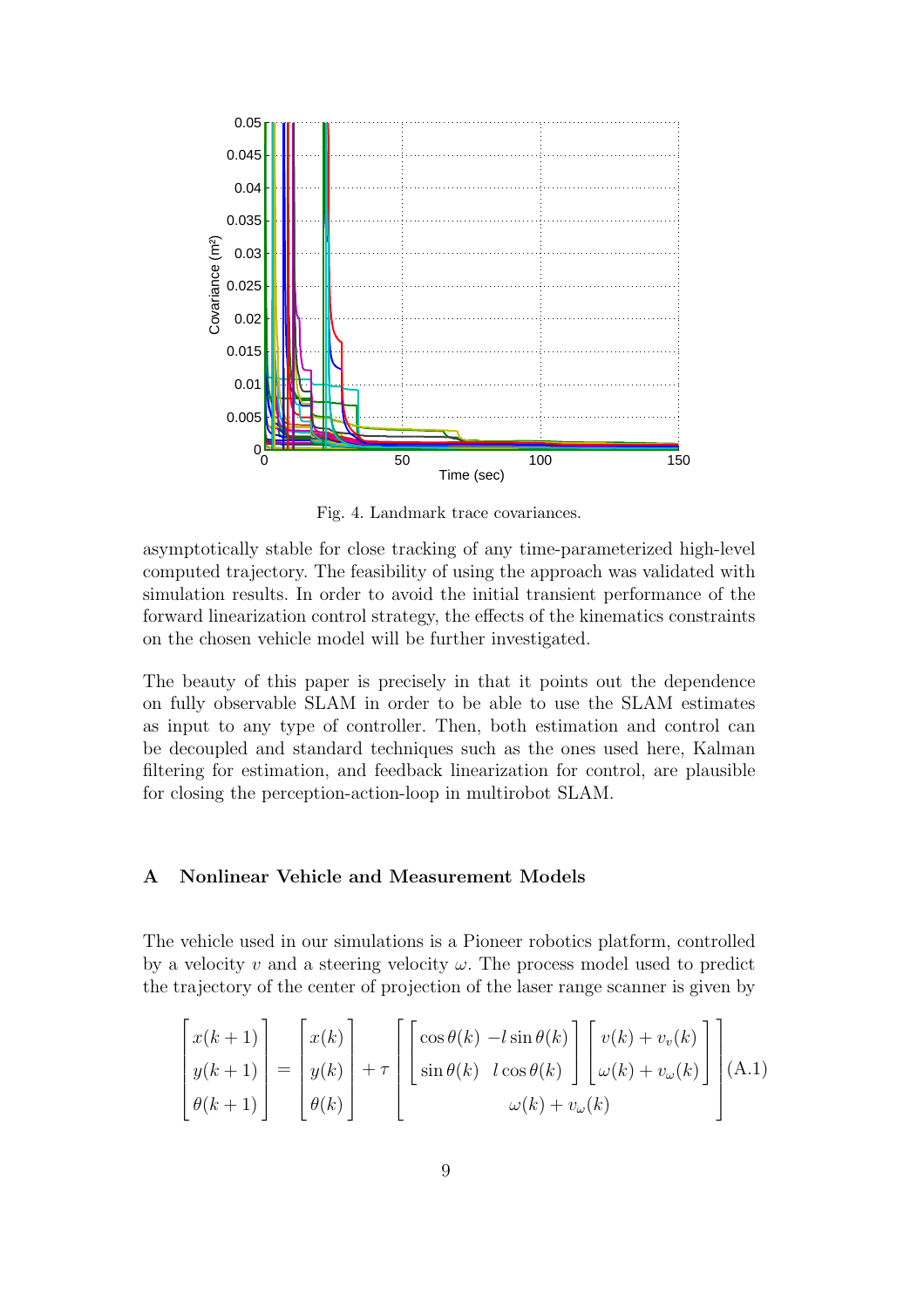where  $l$  is the distance from the center of the wheel axle to the center of projection of the laser range scanner,  $\tau$  is the time constant, and  $v_v$ ,  $v_\omega$  are zero mean Gaussian model noises.

The first two terms in (A.1) indicate the position of the vehicle, and are expressed in controllable canonical form, whereas the third term, the vehicle orientation is given as an incremental function of the input angular velocity. Thus, the nonlinear matrix **B** is in this case

$$
\mathbf{B}(\theta(k)) = \begin{bmatrix} \cos \theta(k) & -l \sin \theta(k) \\ \sin \theta(k) & l \cos \theta(k) \end{bmatrix}
$$
 (A.2)

The observation model is

$$
\begin{bmatrix} d_i(k) \\ \beta_i(k) \end{bmatrix} = \begin{bmatrix} \sqrt{(x_i - x(k))^2 + (y_i - y(k))^2} + w_d(k) \\ \tan^{-1} \left( \frac{(y_i - y(k))}{(x_i - x(k))} \right) - \theta(k) + \frac{\pi}{2} + w_\beta(k) \end{bmatrix}
$$
(A.3)

with  $d_i$  and  $\beta_i$  the distance and bearing of an observed point landmark with respect to the laser center of projection.  $x_i$  and  $y_i$  are the absolute coordinates of such landmark, and i is used for the labeling of landmarks.  $i = 0$  indicates an anchor feature not under estimation in order to guarantee full observability.  $w_d$  and  $w_\beta$  are zero mean Gaussian measurement noises.

## References

- [1] J. Andrade-Cetto and A. Sanfeliu. The effects of partial observability when building fully correlated maps. To appear in IEEE Transactions on Robotics.
- [2] J. Andrade-Cetto and A. Sanfeliu. The effects of partial observability in SLAM. In Proc. IEEE Int. Conf. Robot. Automat., pages 397–402, New Orleans, Apr. 2004.
- [3] J. Andrade-Cetto, T. Vidal-Calleja, and A. Sanfeliu. Unscented transformation of vehicle states in SLAM. In Proc. IEEE Int. Conf. Robot. Automat., pages 324–329, Barcelona, Apr. 2005.
- [4] Y. Bar-Shalom, X. Rong Li, and T. Kirubarajan. Estimation with Applications to Tracking and Navigation. John Wiley & Sons, New York, 2001.
- [5] R. Brockett. Asymptotic stability and feedback stabilization, chapter Differential Geometric Control Theory, pages 181–191. Birkhauser, 1983.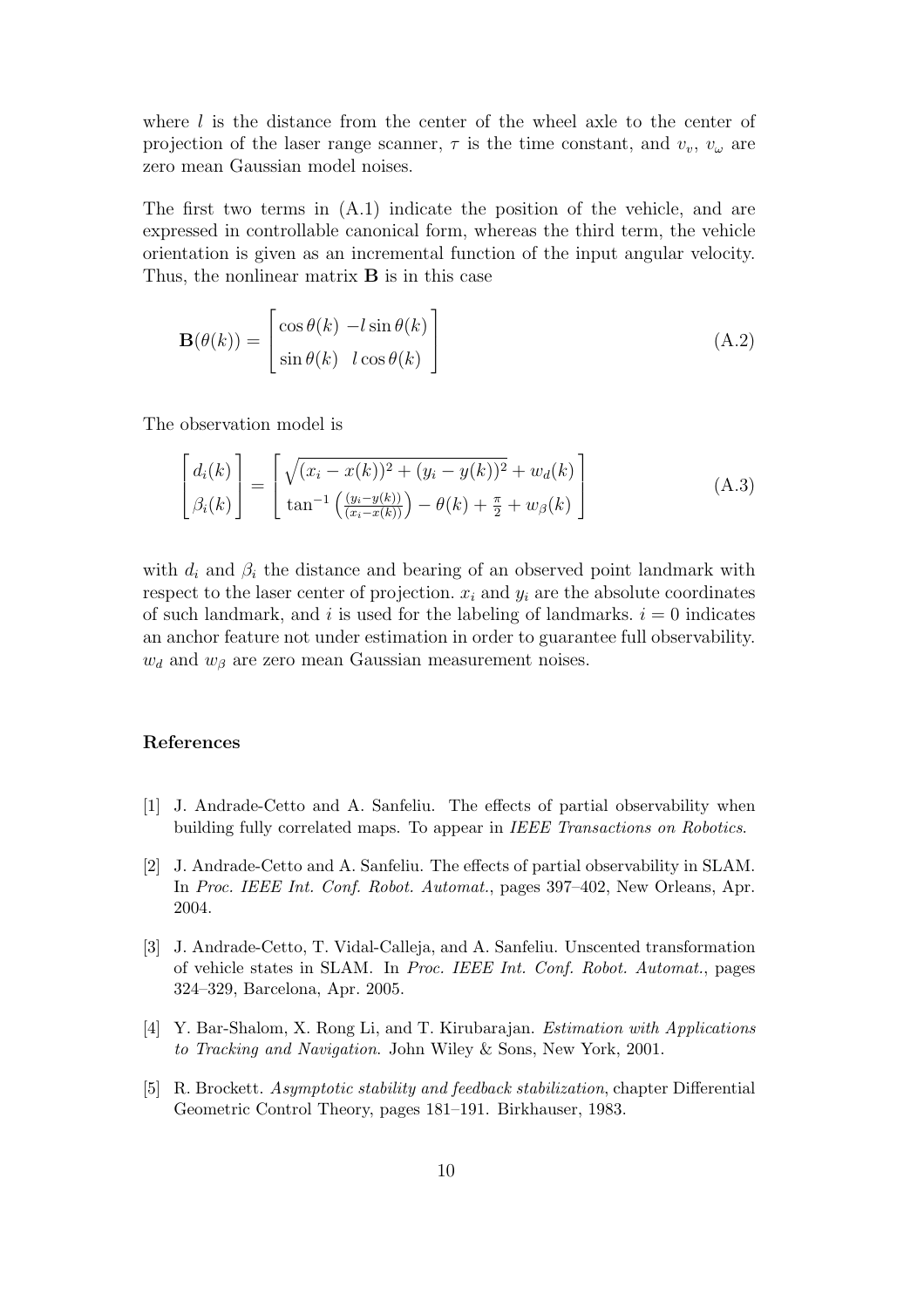- [6] D. Burschka and G. Hager. Principles and practice of real-time visual tracking for navigation and mapping. In Proc. Int. Workshop on Robot Sensing, pages 1–8, Graz, May 2004.
- [7] A. J. Davison and D. W. Murray. Simultaneous localisation and map-building uisng active vision. IEEE Trans. Pattern Anal. Machine Intell., 24(7):865–880, Jul. 2002.
- [8] M. W. M. G. Dissanayake, P. Newman, S. Clark, H. F. Durrant-Whyte, and M. Csorba. A solution to the simultaneous localization and map building (SLAM) problem. IEEE Trans. Robot. Automat., 17(3):229–241, Jun. 2001.
- [9] J. W. Fenwick, P. M. Newman, and J. J. Leonard. Cooperative concurrent mapping and localization. In Proc. IEEE Int. Conf. Robot. Automat., pages 1810–1816, Washington, May 2002.
- [10] S. J. Julier. The spherical simplex unscented transformation. In Proc. American Control Conf., Denver, Jun. 2003.
- [11] J. Kim and S. Sukkarieh. Improving the real-time efficiency of inertial SLAM and understanding its observability. In Proc. IEEE/RSJ Int. Conf. Intell. Robots Syst., pages 21–26, Sendei, Sep. 2004.
- [12] S. J. Kim. Efficient Simultaneous Localization and Mapping Algorithms using Submap Networks. PhD thesis, Massachusetts Institute of Technology, Cambridge, Jun. 2004.
- [13] J. J. Leonard, H. F. Durrant-Whyte, and I. J. Cox. Dynamic map building for an autonomous mobile robot. Int. J. Robot. Res., 11(4):286–292, 1992.
- [14] M. Montemerlo and S. Thrun. Simultaneous localization and mapping with unknown data association using FastSLAM. In Proc. IEEE Int. Conf. Robot. Automat., pages 1985–1991, Taipei, Sep. 2003.
- [15] S. I. Roumeliotis and G. A. Bekey. Distributed multirobot localization. IEEE Trans. Robot. Automat., 18(5):781–795, Oct. 2002.
- [16] R. Sim, G. Dudek, and N. Roy. Online control policy optimization for minimizing map uncertainty during exploration. In Proc. IEEE Int. Conf. Robot. Automat., New Orleans, Apr. 2004.
- [17] R. C. Smith and P. Cheeseman. On the representation and estimation of spatial uncertainty. Int. J. Robot. Res., 5(4):56–68, 1986.
- [18] S. Sukkarieh, A. Goktogan, J.-H. Kim, E. Nettleton, J. Randle, M. Ridley, S. Wishart, and H. Durrant-Whyte. Cooperative data fusion and control amongst multiple uninhabited air vehicles. In Proc. Int. Conf. Service Experimental Robotics, Ischia, 2002.
- [19] S. Thrun, S. Thayer, W. Whittaker, C. Baker, W. Burgard, D. Ferguson, D. Hannel, M. Montemerlo, A. Morris, Z. Omohundro, and C. Reverte. Autonomous exploration and mapping of abandoned mines. IEEE Robot. Automat. Mag., 11(4):79–91, Dec. 2004.